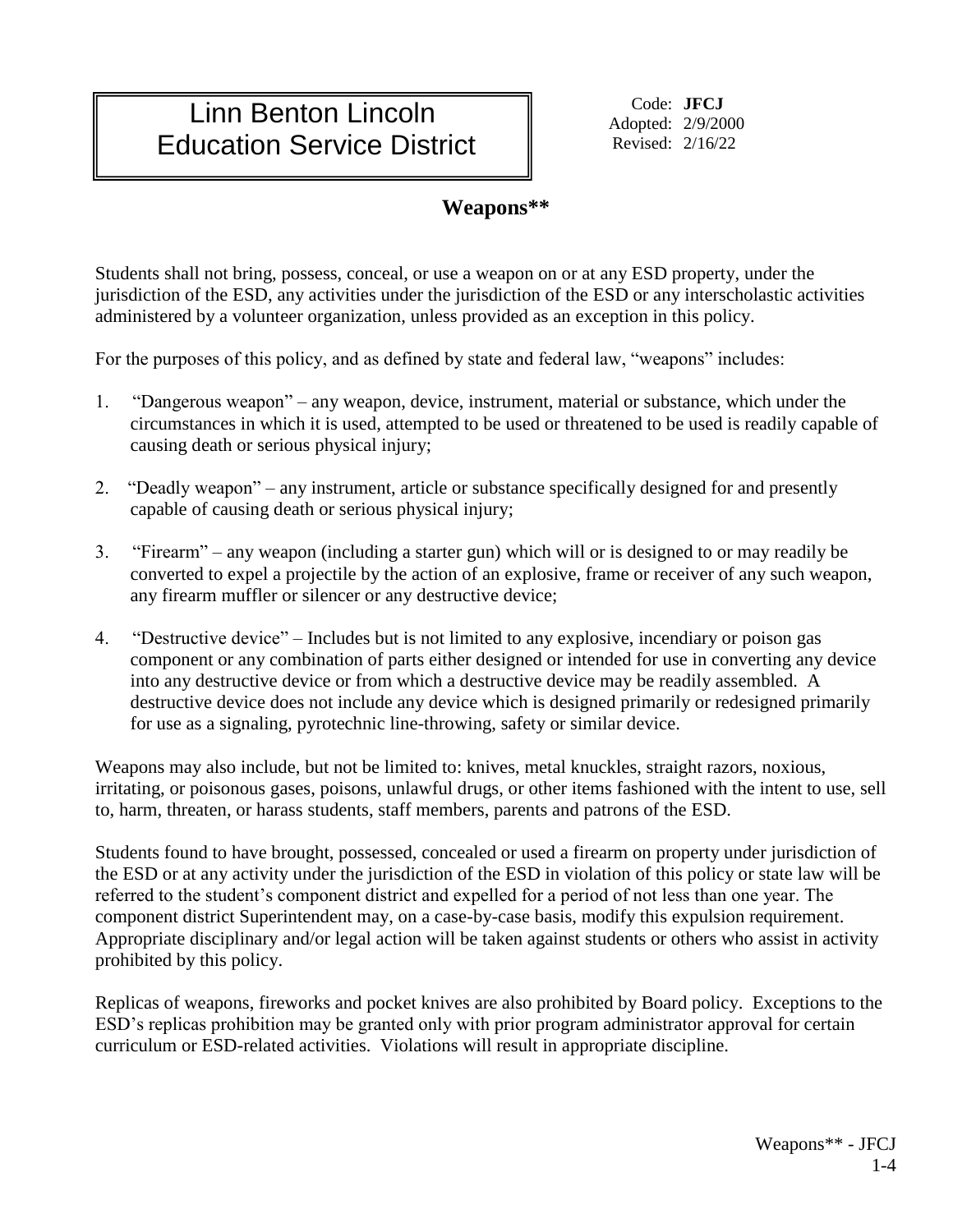Prohibited weapons, replicas of weapons, fireworks and pocket knives possessed on or about a person while on ESD property are subject to seizure or forfeiture.

In accordance with Oregon law, any ESD employee who has reasonable cause to believe a student or other person, while in a school, is or within the previous 120 days has unlawfully been in possession of a firearm or destructive device, as defined by this policy shall immediately report such violation to an administrator or designee or law enforcement. Employees who report directly to law enforcement shall also immediately inform an administrator.

Administrators shall promptly notify the appropriate law enforcement agency of staff reports received and at any other time there is reasonable cause to believe violations for firearms or destructive devices have occurred or that a student has been expelled for bringing, possessing, concealing or using a dangerous or deadly weapon, firearm or destructive device. Parents will be notified of all conduct by their student that violates this policy.

A person making a report as described above who has reasonable grounds for making the report is immune from liability, civil or criminal, that might otherwise be incurred or imposed with respect to the making or content of the report. The identity of a person participating in a good faith report as described above may not be disclosed except when allowed by law.

Employees shall promptly report all other conduct prohibited by this policy to an administrator.

Students determined to have brought, possessed, concealed or used a firearm, as defined in policy, in violation of this policy or state law will be referred to the student's component district and expelled for a period of not less than one year. The component district superintendent may, on a case-by-case basis, modify this expulsion requirement. The component district superintendent may propose alternative programs of instruction or instruction combined with counseling that are appropriate and accessible to the student, and shall provide such information in writing to the student and the parent in accordance with  $law<sup>1</sup>$ .

Appropriate disciplinary and/or legal action will be taken against students or others who assist in activity prohibited by this policy.

Special education students shall be disciplined in accordance with federal law and Board policy JGDA – Discipline of Students with Disabilities and accompanying administrative regulation.

**Exceptions to this policy include**: Weapons under the control of law enforcement personnel are permitted. The superintendent may authorize other persons to possess weapons for courses, programs and activities approved by the ESD and conducted on ESD property including, but not limited to, hunter safety courses, weapons-related vocational courses or weapons-related sports.

In accordance with the federal Gun-Free School Zone Act, possession or discharge of a firearm in a school zone is prohibited. A "school zone," as defined by federal law means in or on school grounds or within 1,000 feet of school grounds.

 $\overline{a}$ 

<sup>&</sup>lt;sup>1</sup> At least once every six months or at any time the information changes because of the availability of new programs.